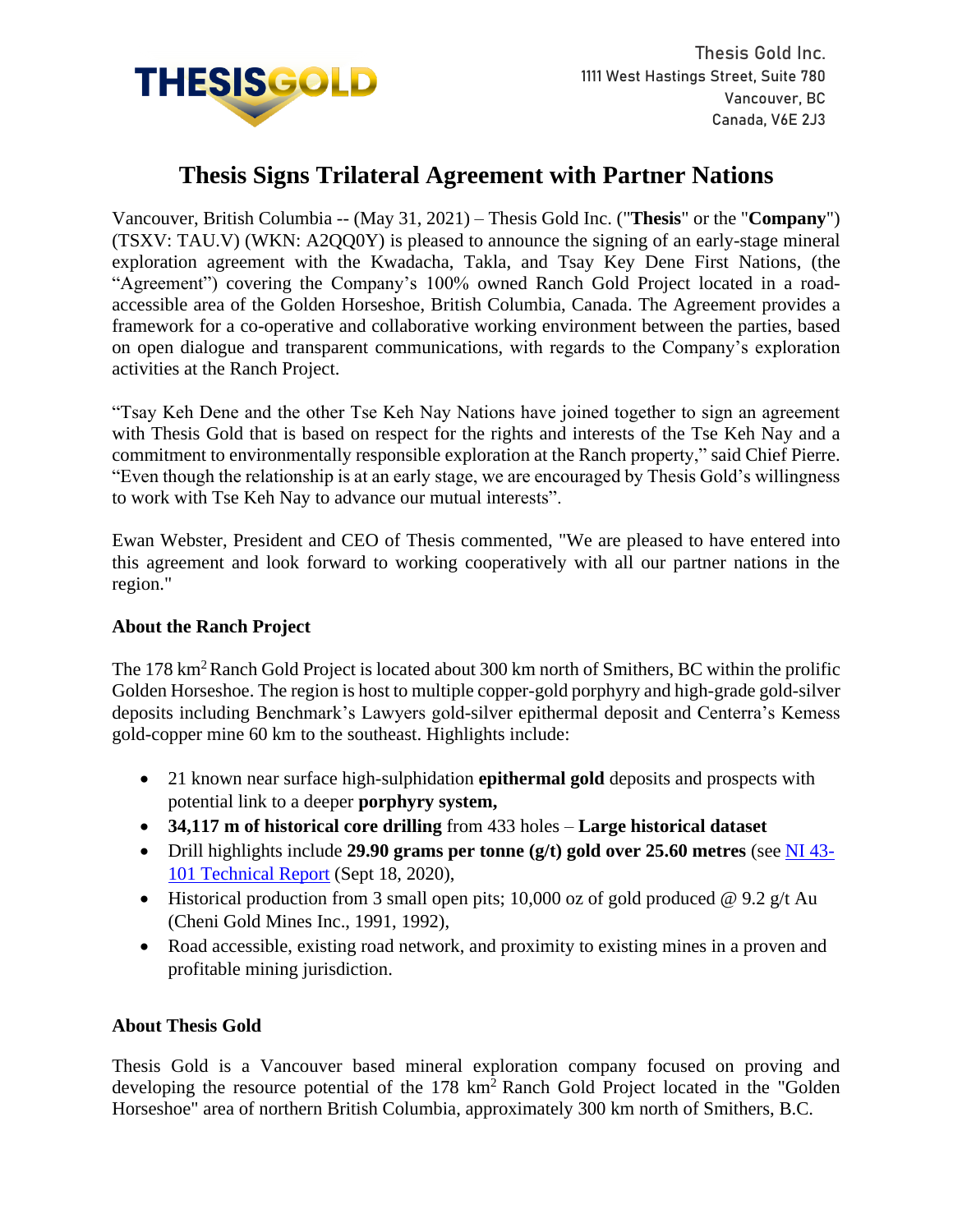

On behalf of the Board of Directors **Thesis Gold Inc.**

*"Ewan Webster"*

Ewan Webster Ph.D., P.Geo. President, CEO and Director

**Neither the TSX Venture Exchange nor its Regulation Services Provider (as that term is defined in the policies of the TSX Venture Exchange) accept responsibility for the adequacy or accuracy of this press release.**

#### *Cautionary Statement Regarding Forward-Looking Information*

*This press release contains "forward-looking information" within the meaning of applicable Canadian securities legislation. Forward-looking information includes, without limitation, statements regarding the use of proceeds from the Company's recently completed financings, and the future plans or prospects of the Company. Generally, forward-looking information can be identified by the use of forward-looking terminology such as "plans", "expects" or "does not expect", "is expected", "budget", "scheduled", "estimates", "forecasts", "intends", "anticipates" or "does not anticipate", or "believes", or variations of such words and phrases or state that certain actions, events or results "may", "could", "would", "might" or "will be taken", "occur" or "be achieved". Forward-looking statements are necessarily based upon a number of assumptions that, while considered reasonable by management, are inherently subject to business, market and economic risks, uncertainties and contingencies that may cause actual results, performance or achievements to be materially different from those expressed or implied by forward-looking statements. Although the Company has attempted to identify important factors that could cause actual results to differ materially from those contained in forward-looking information, there may be other factors that cause results not to be as anticipated, estimated or intended. There can be no assurance that such information will prove to be accurate, as actual results and future events could differ materially from those anticipated in such statements. Accordingly, readers should not place undue reliance on forward-looking information. Other factors which could materially affect such forward-looking information are described in the risk factors in the Company's most recent annual management's discussion and analysis which is available on the Company's profile on SEDAR at www.sedar.com. The Company does not undertake to update any forward-looking information, except in accordance with applicable securities laws.*

#### **For further information:**

Dave Burwell Vice President The Howard Group Inc. Email: dave@howardgroupinc.com Tel: 403-410-7907 Toll Free: 1-888-221-0915

Nick Stajduhar **Director** Thesis Gold